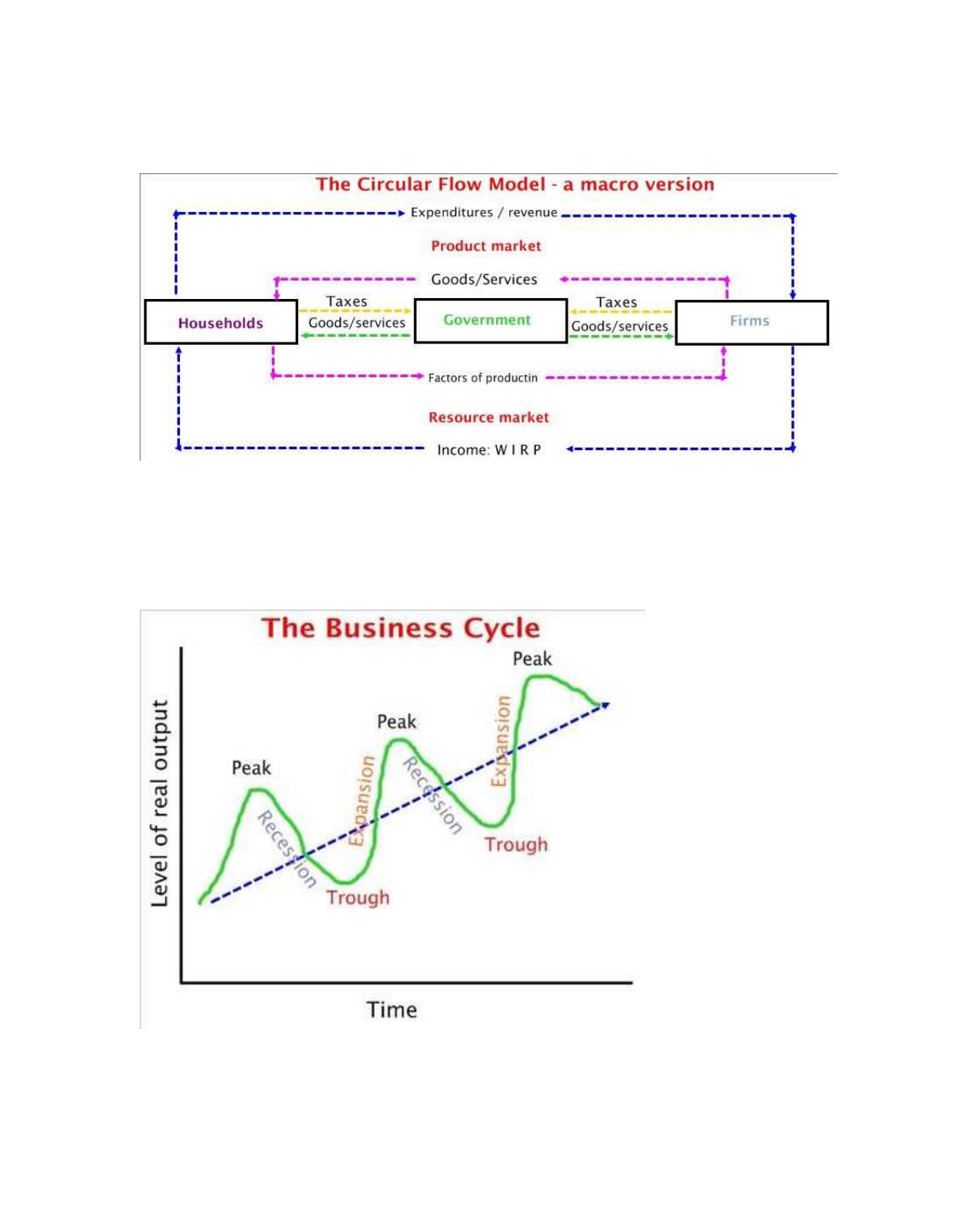

**Description**: A tariff on imported automobiles raises the price and quantity supplied by American firms, decreases the quantity demanded, and reduces output by foreign car makers. DWL occurs, tariff revenue is collected.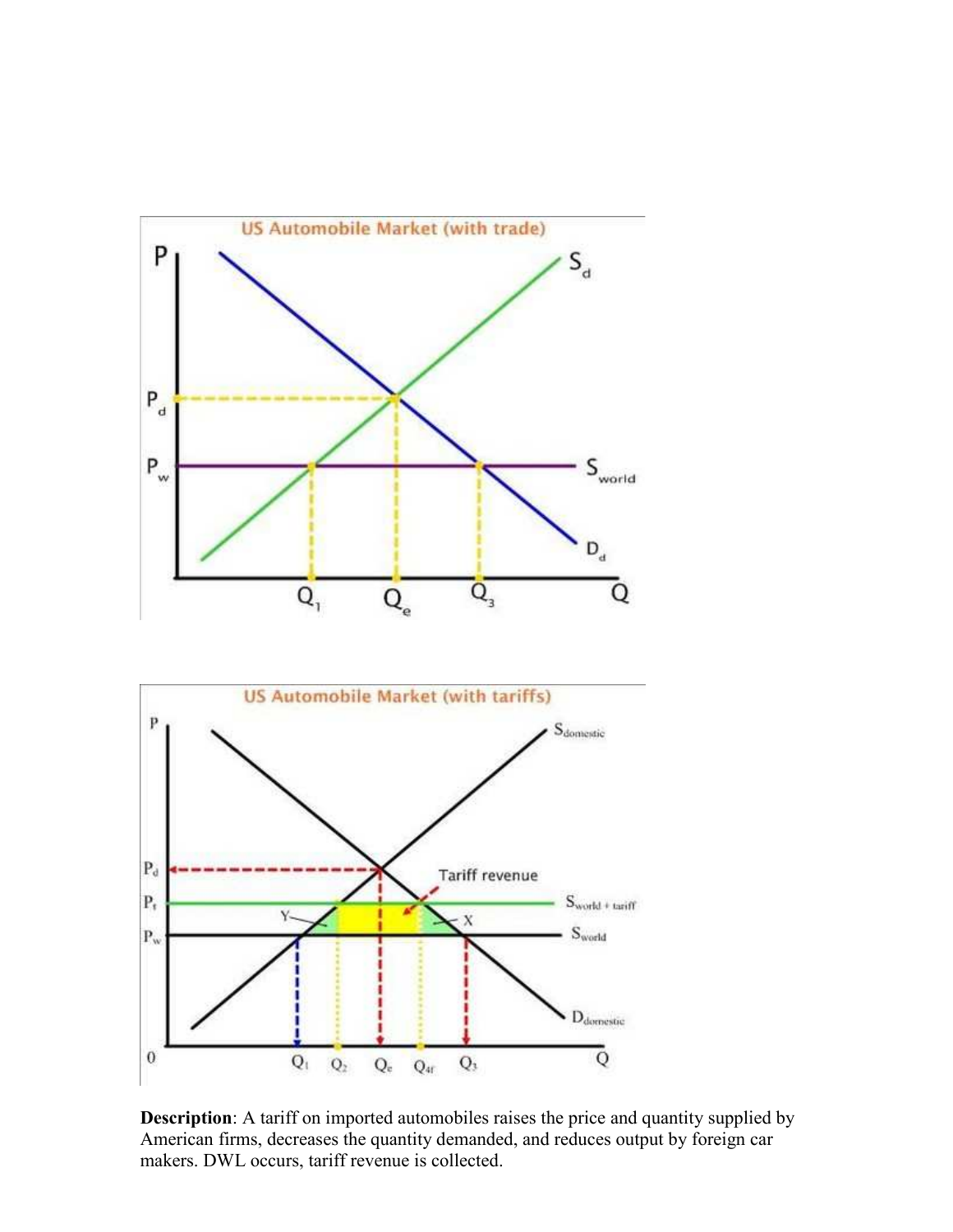

**Description**: USA: 3 apples cost 1 cellphone, 1/3 cellphone costs one apple Korea: 2 apples cost one cellphone, 1/2 cellphone costs one apple Terms of trade: (maximize product) USA produce apples, Korea produce cellphones. Trade based on comparative advantage.



**Description**: From trade based on comparative advantage, USA and Korea's PPC shift beyond domestic PPC. Korea can now get 36 units of apples and USA can get 19.5 units of cellphone because of trade.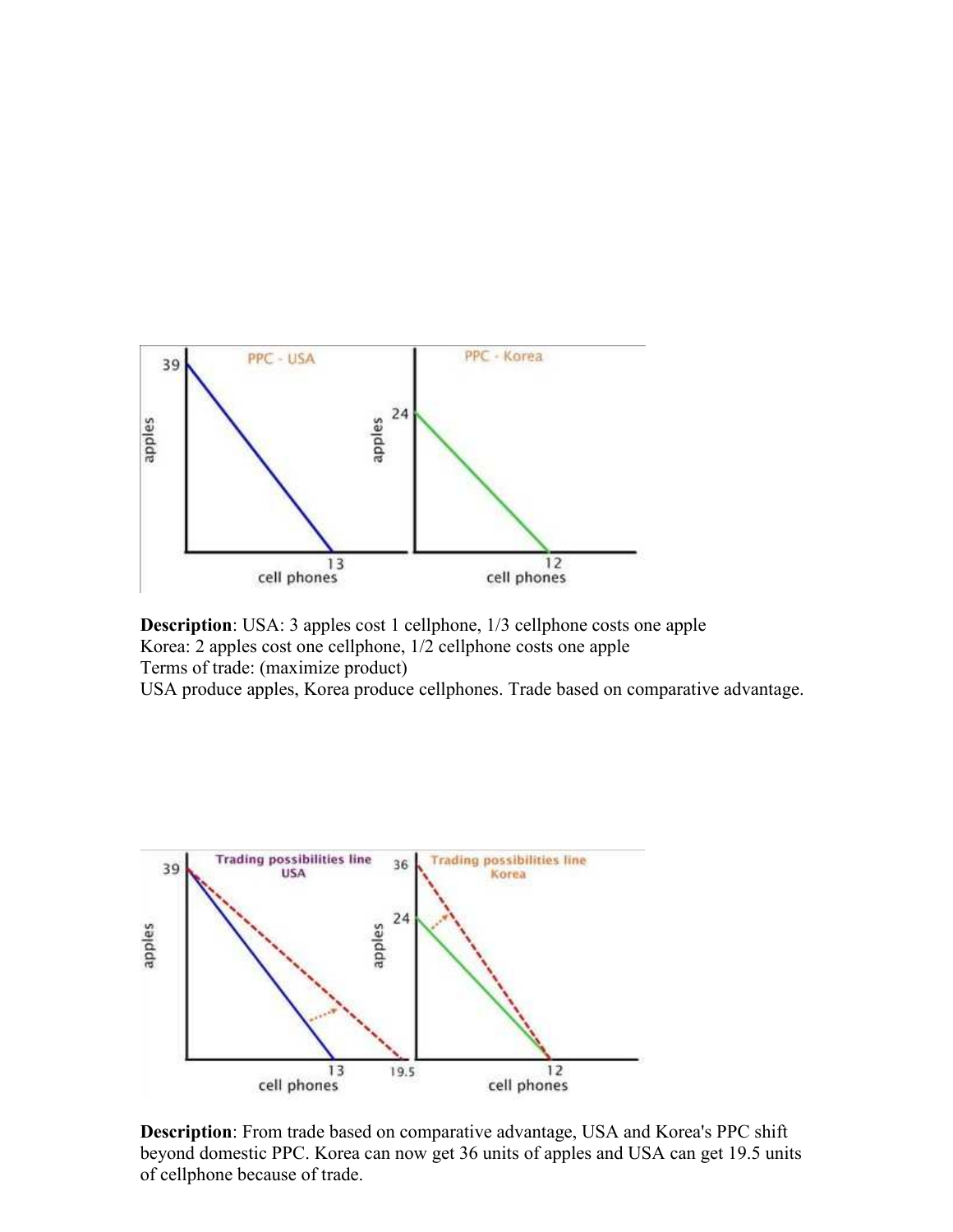

**Description**: The exchange rate is determined by where Supply for dollars intersect Demand for dollars.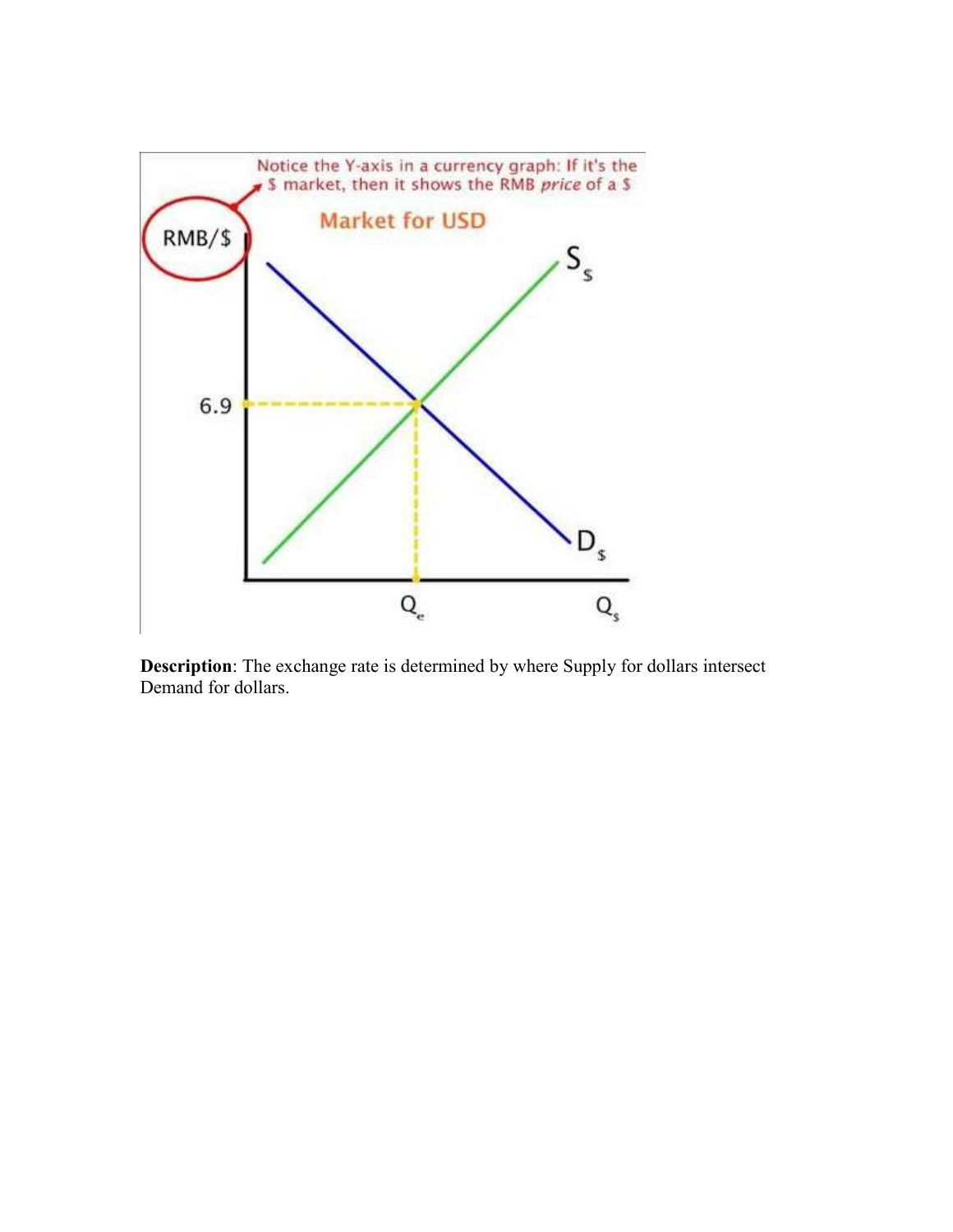

**Description**: When the RMB price of \$ goes up, the \$ appreciates. When the RMB price of \$ falls, the dollar depreciates.



**Description**: Demand of dollars increases by as much as supply of dollars decreases; quantity of dollars stays the same, while the USD appreciates as 1 USD is now worth 7.4 RMB after the shift.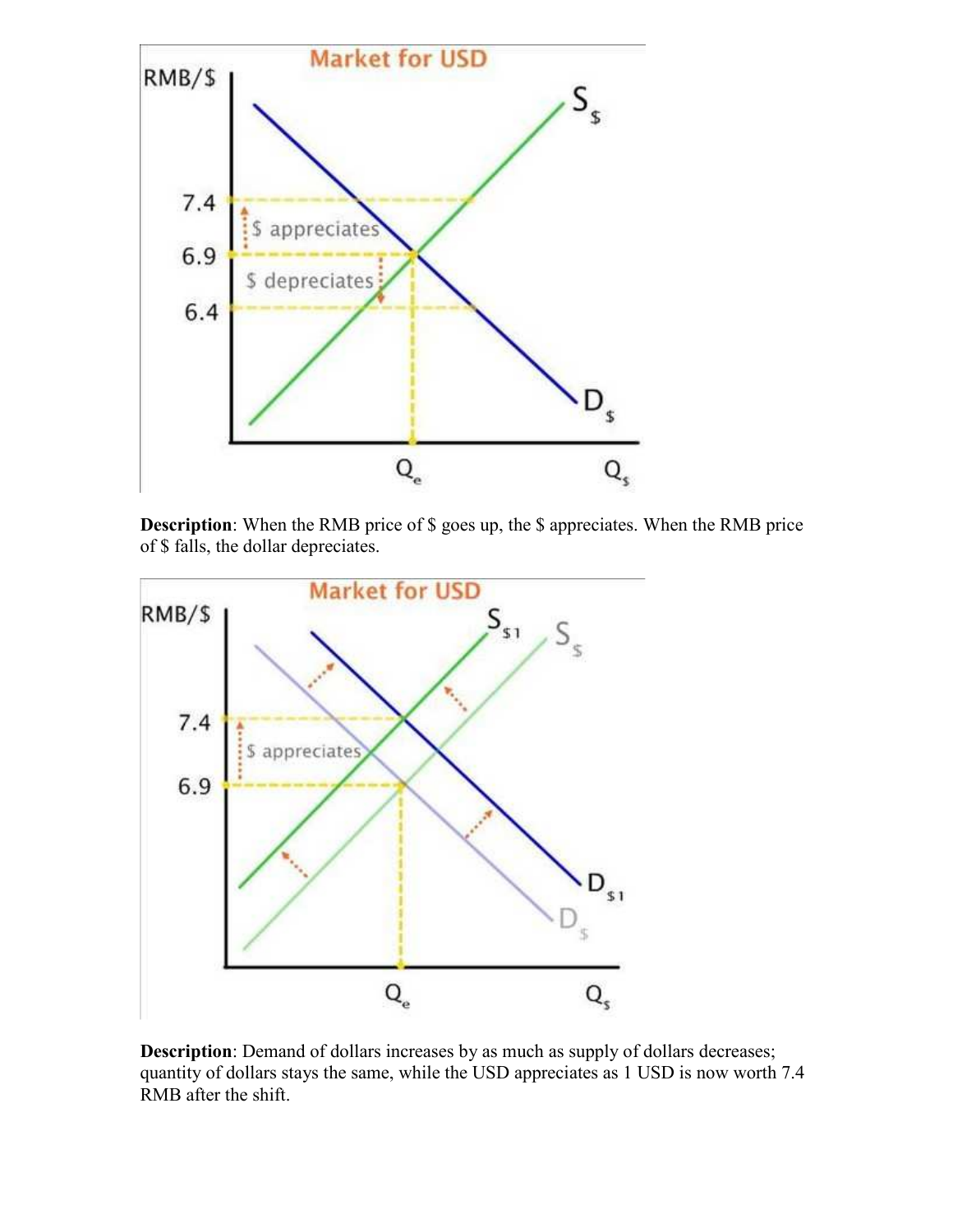

**Description**: As the demand for Euro increases against the dollar, Euro appreciates and dollar depreciates. The determinants of exchange rates are change in tastes, relative interest rates, political stability, relative income level, relative prices, and speculation.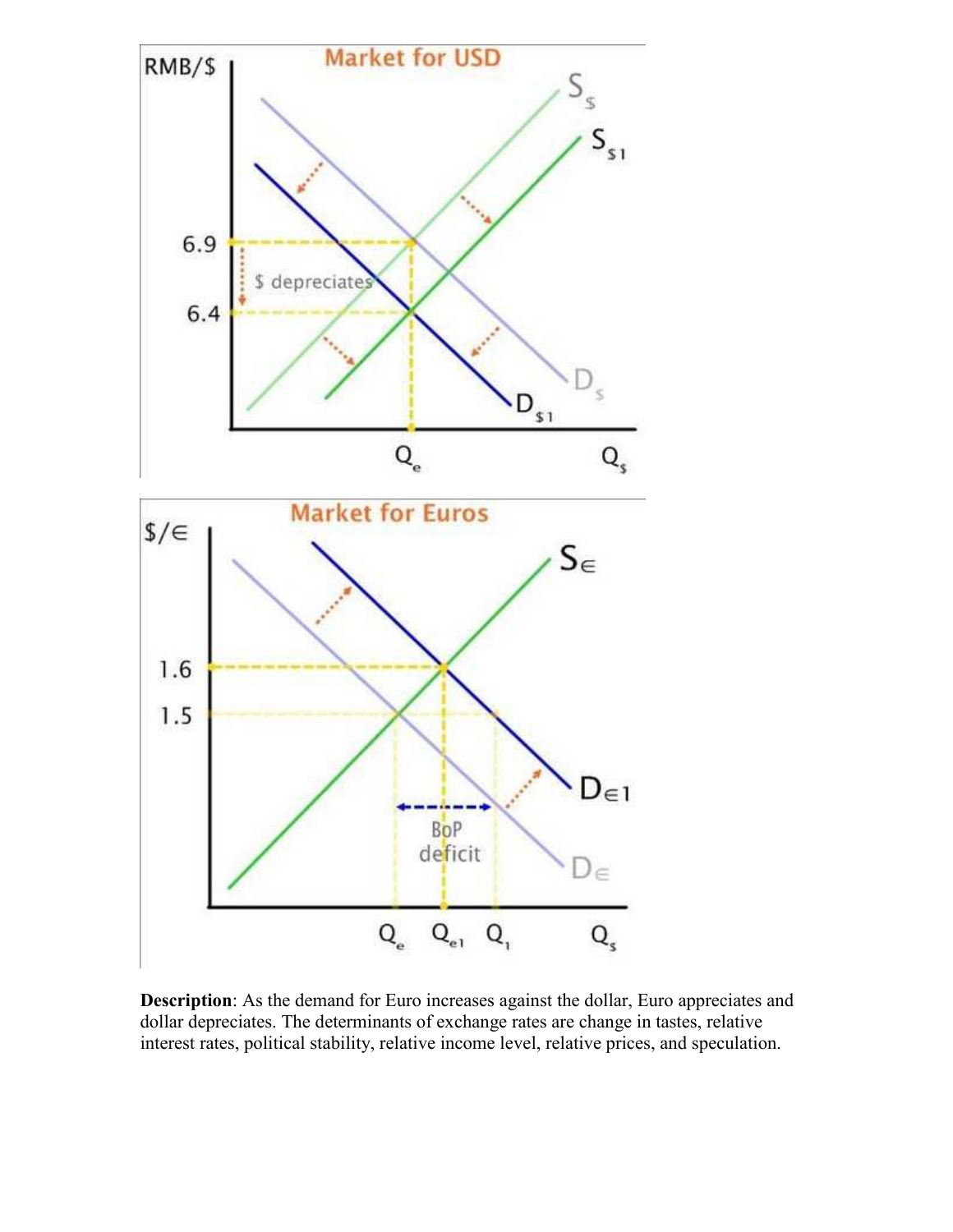

**Description**: There is an inverse relationship between inflation and unemployment. In other words, if inflation decreases, unemployment increases. This is only true in the short term. The curve shifts out (to the right) if AS shifts left.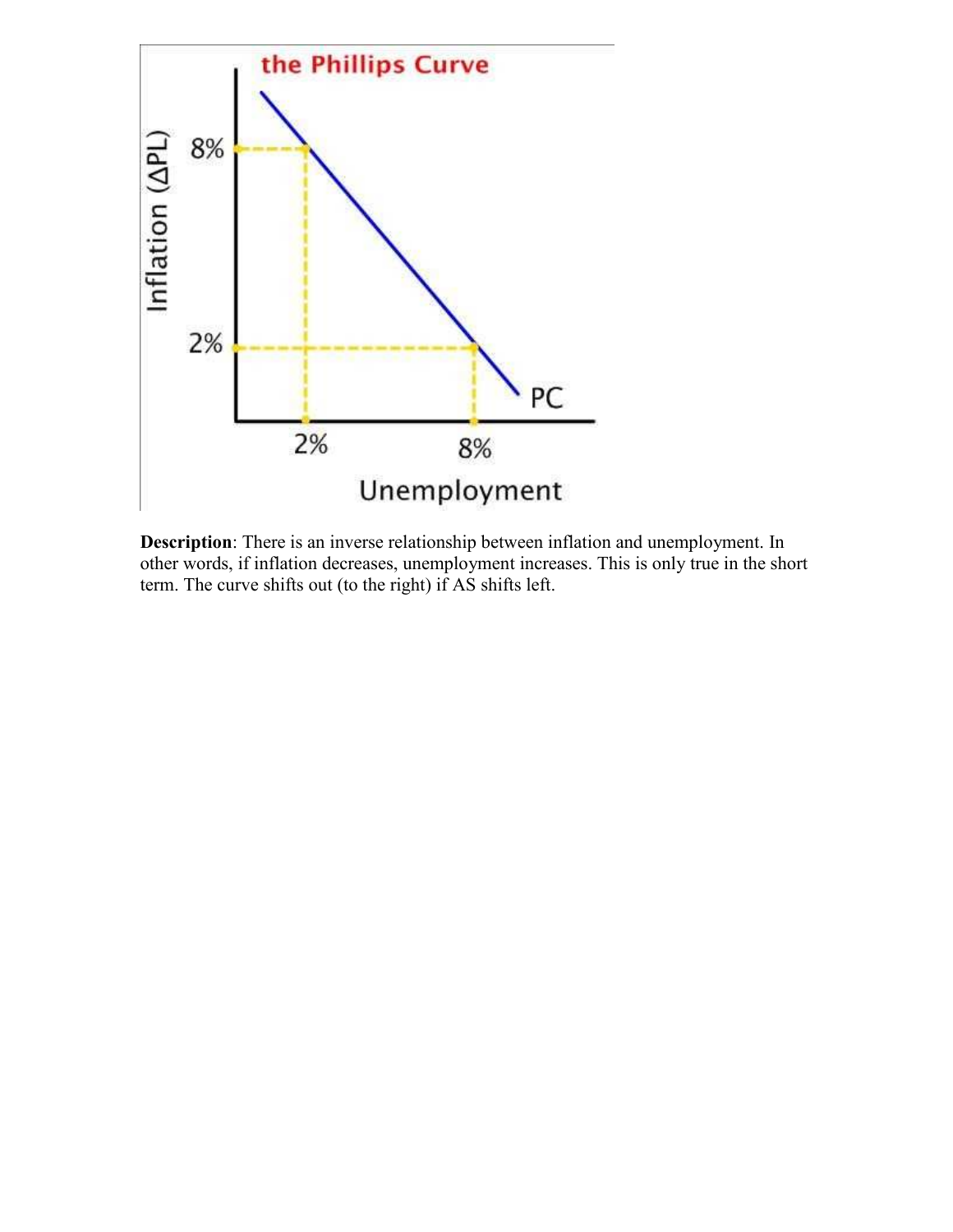

**Description**: If short run AS shifts to to the left, price levels will increase, and unemployment will also increase. This is also known as a supply shock. If cost of production increases, firms will cut down production and hire fewer workers.

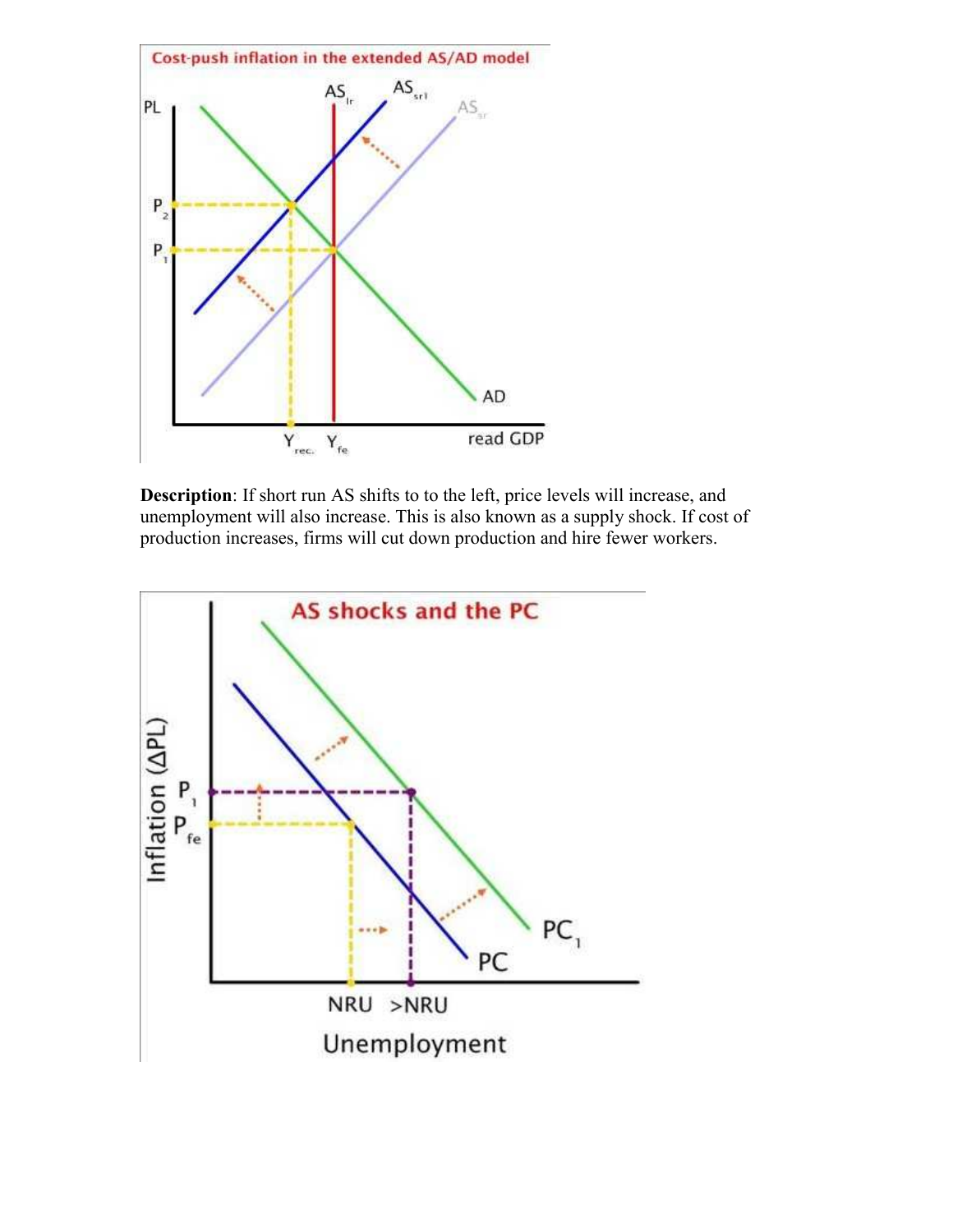

**Description**: Workers recognize their nominal wages haven't increased as fast as inflation, wages will increase. Business profits fall to prior level and no more workers will be employed. Unemployment returns to natural level and inflation occurs.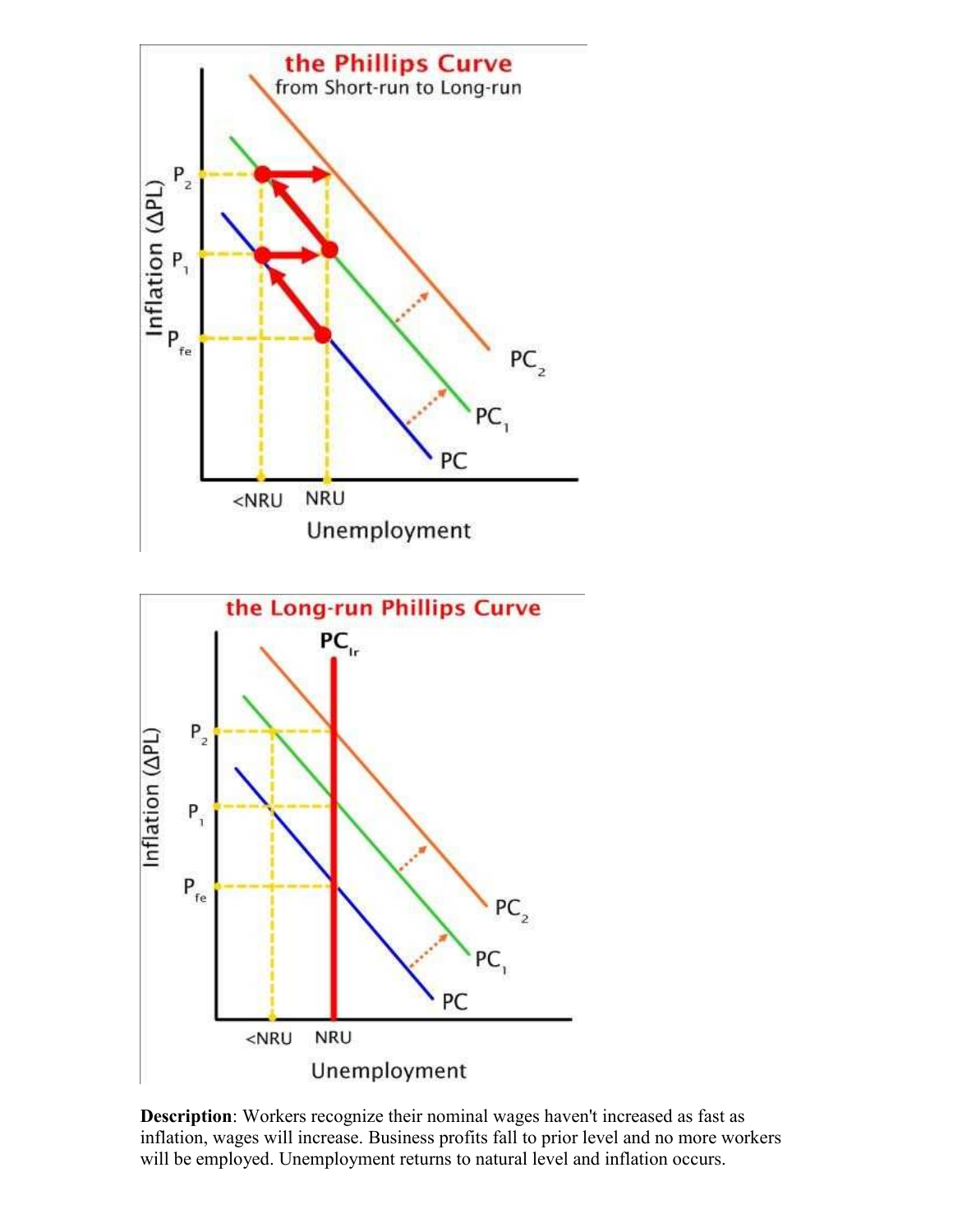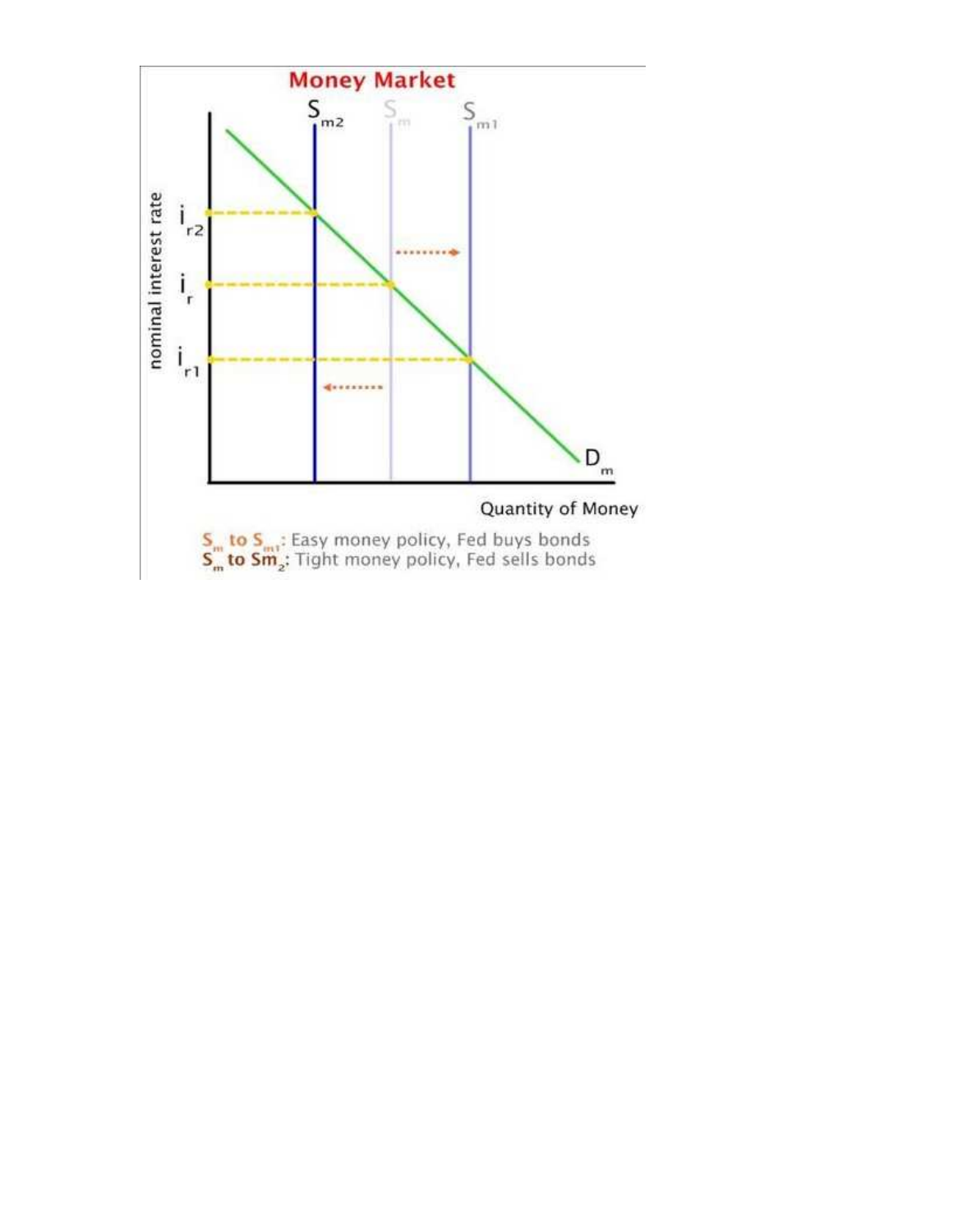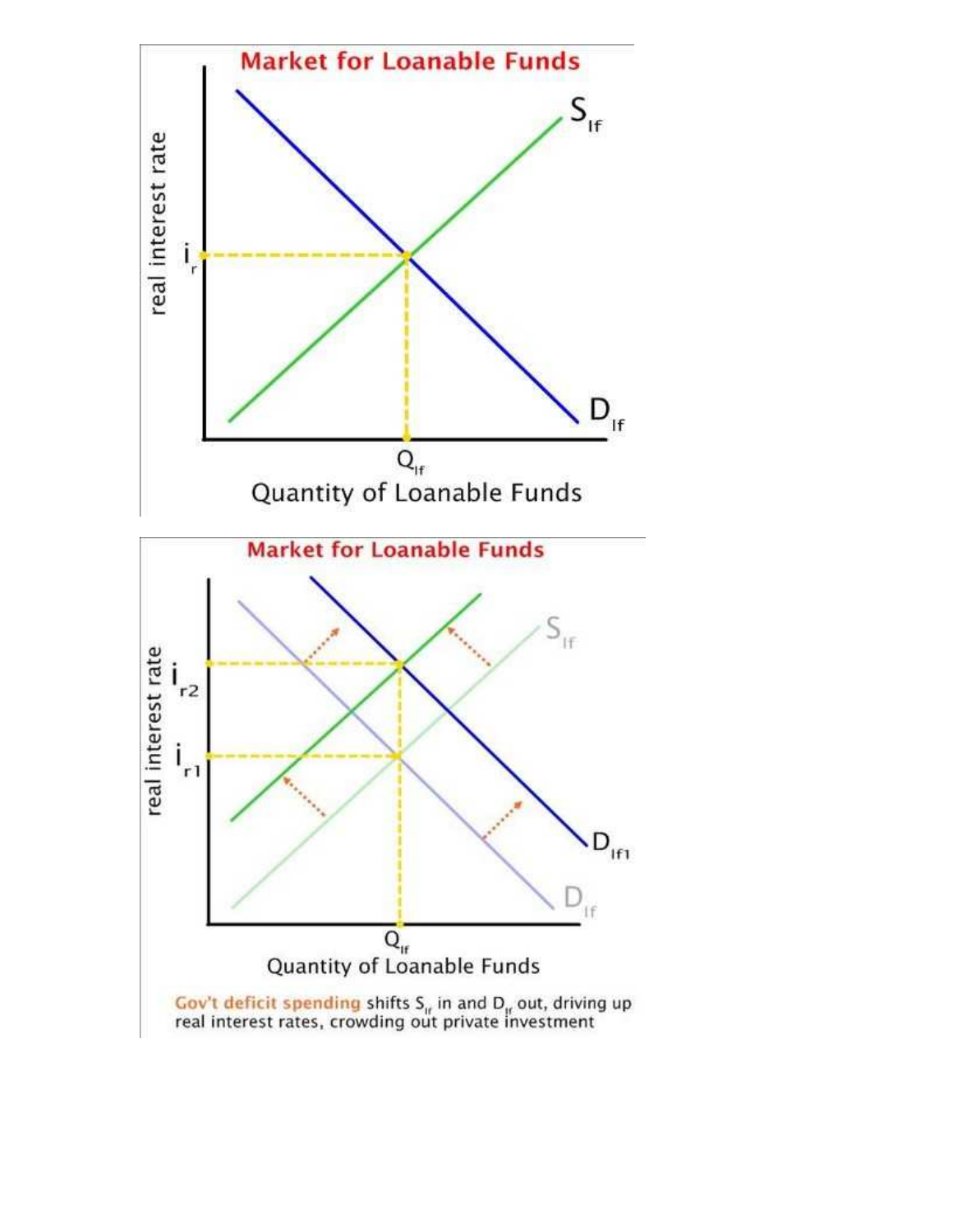

Prices and wages are inflexible downwards.<br>Weak AD leads to severe recession and no<br>self-correction. Active role for government<br>needed to restore full-employment through<br>fiscal and monetary stimulus.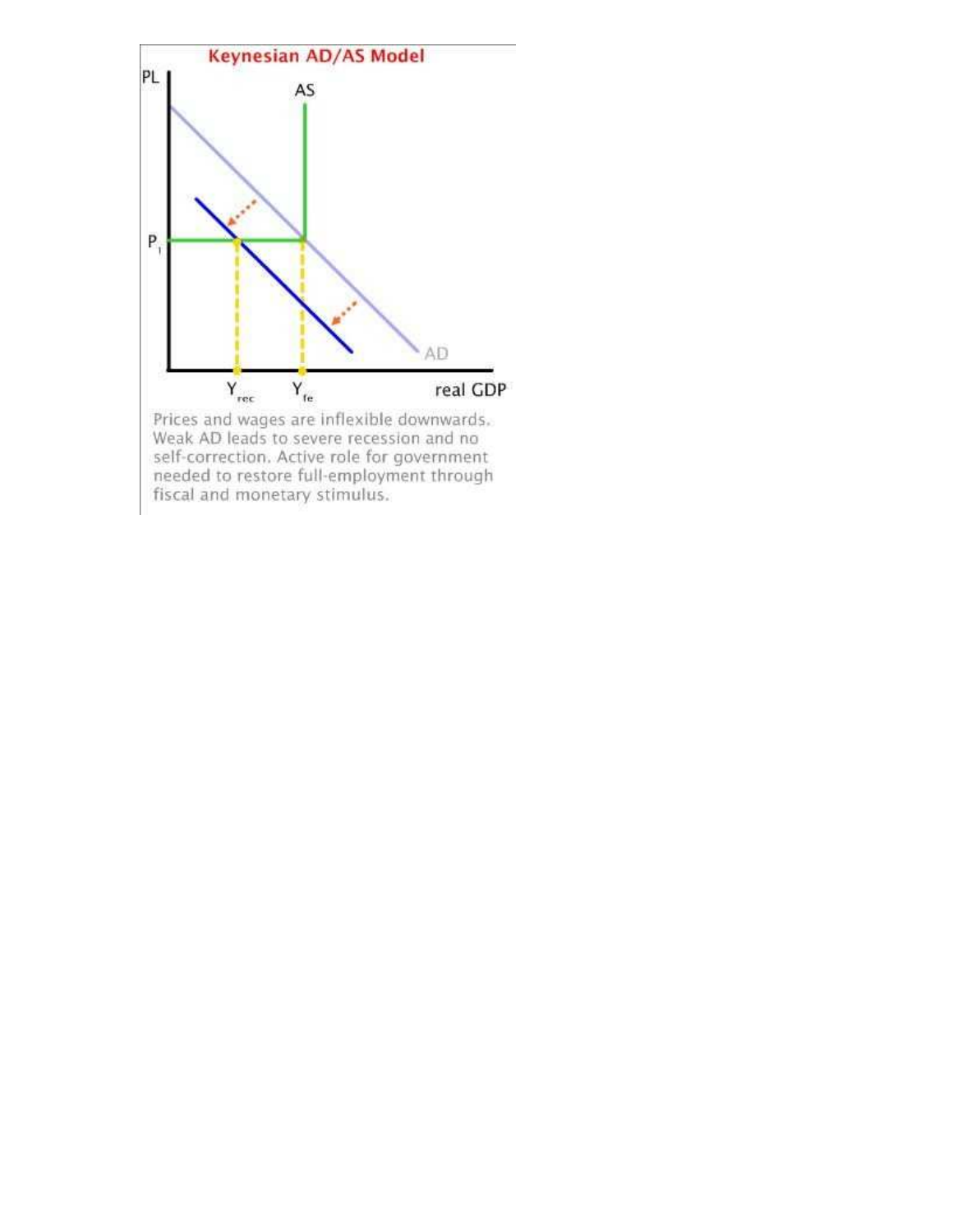

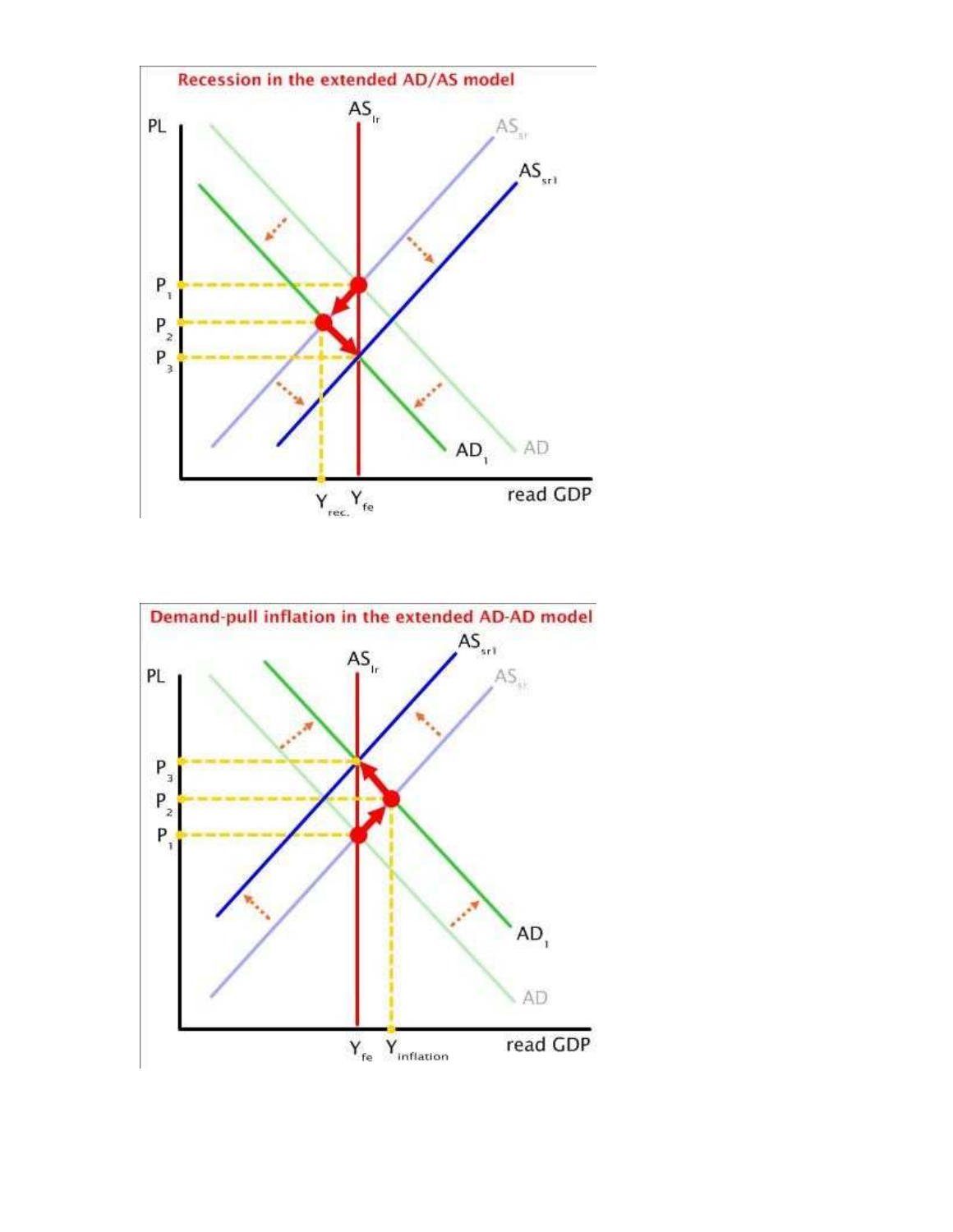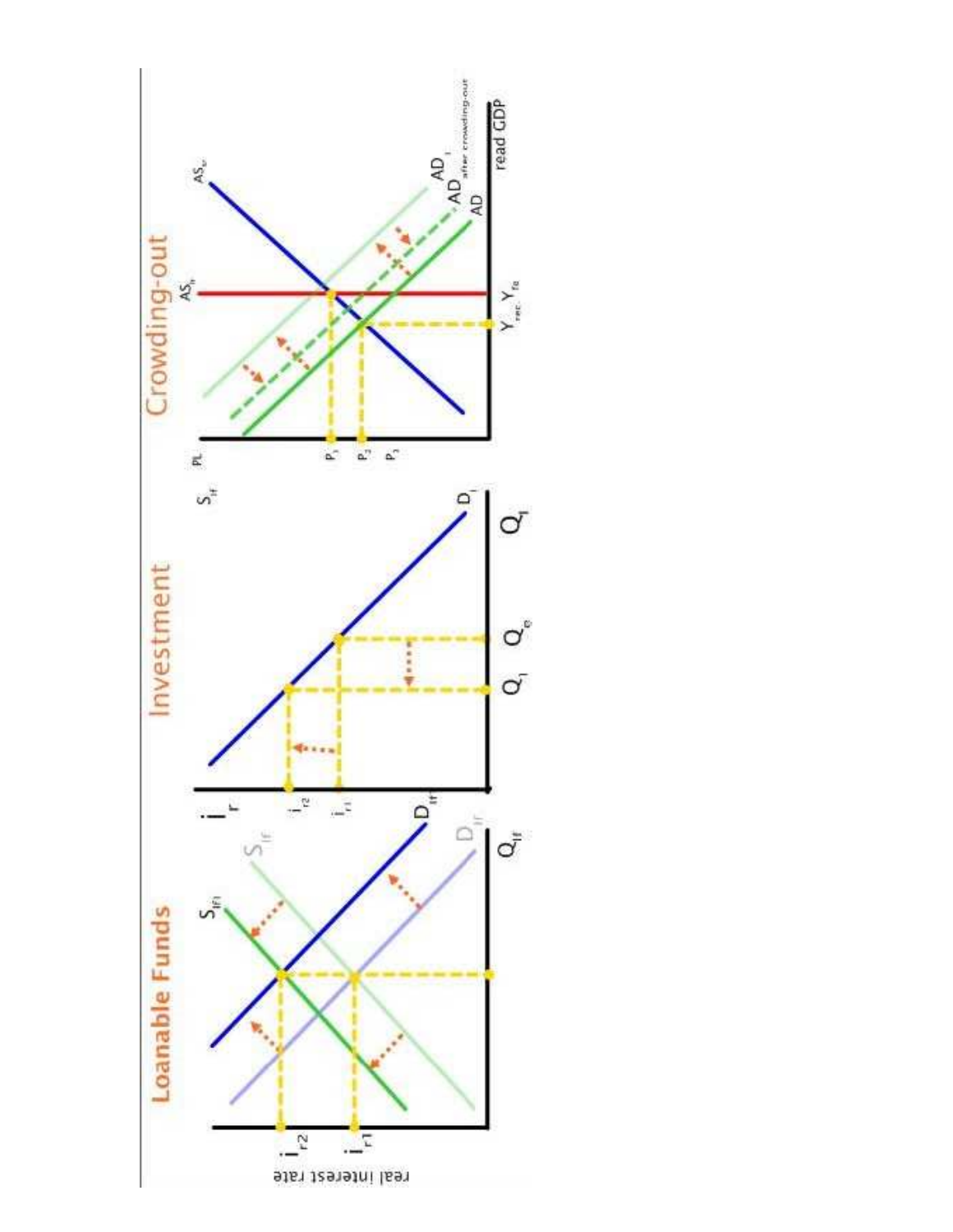

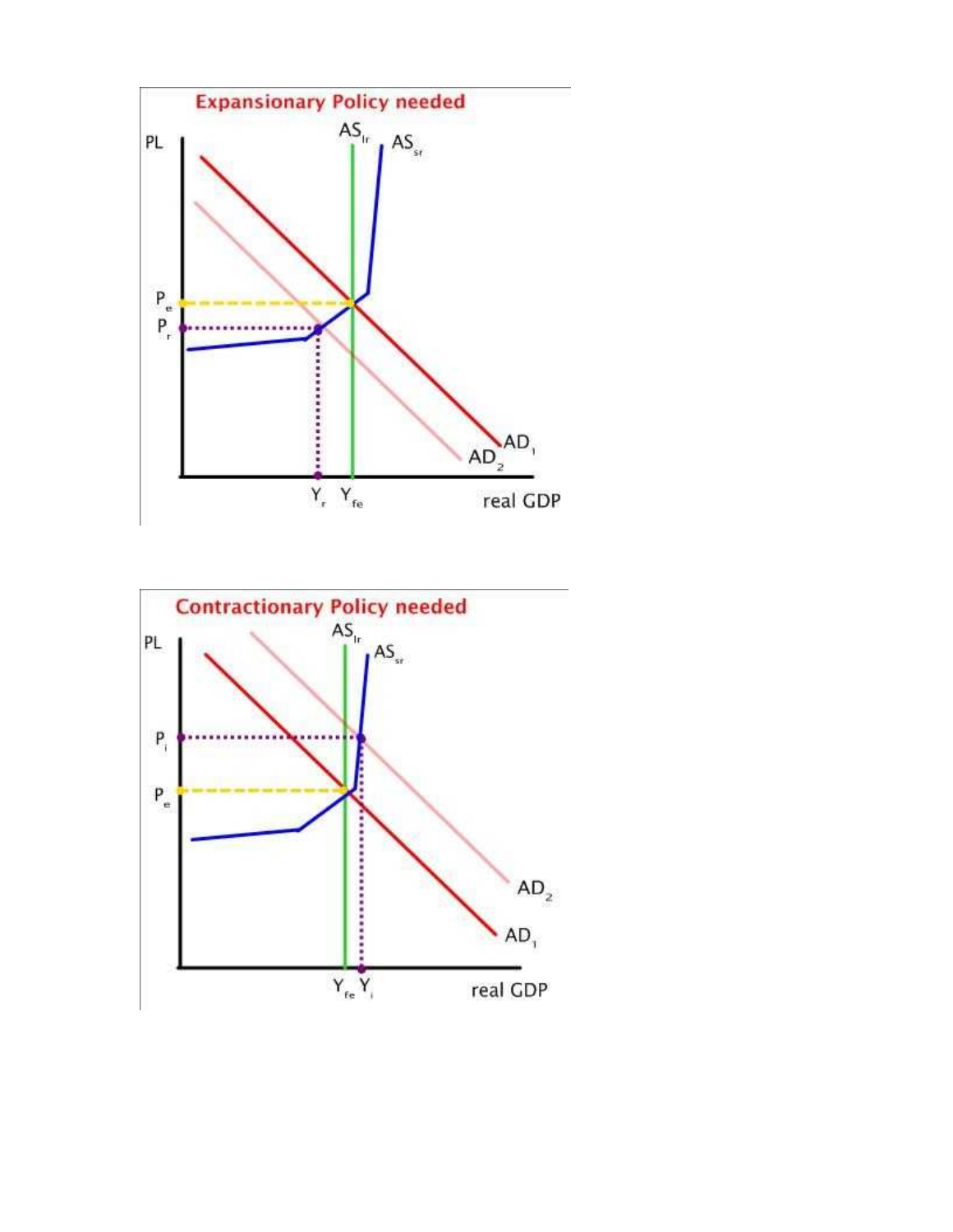| C.                                                             |                                                         |
|----------------------------------------------------------------|---------------------------------------------------------|
| Expansionary                                                   |                                                         |
| Desired effect:<br>$G$ up $>$ AD up $>$ GDP up,<br>UE dn PL up | $T$ dn > DI up > C up ><br>AD up > GDP up, UE dn, PL up |
| Contractionary                                                 |                                                         |
| Desired effect:                                                |                                                         |
| $G$ dn > AD dn > GDP dn,<br>UE up, PL dn                       | $T$ up > DI dn > C dn ><br>AD dn > GDP dn, UE up, PL dn |
|                                                                |                                                         |

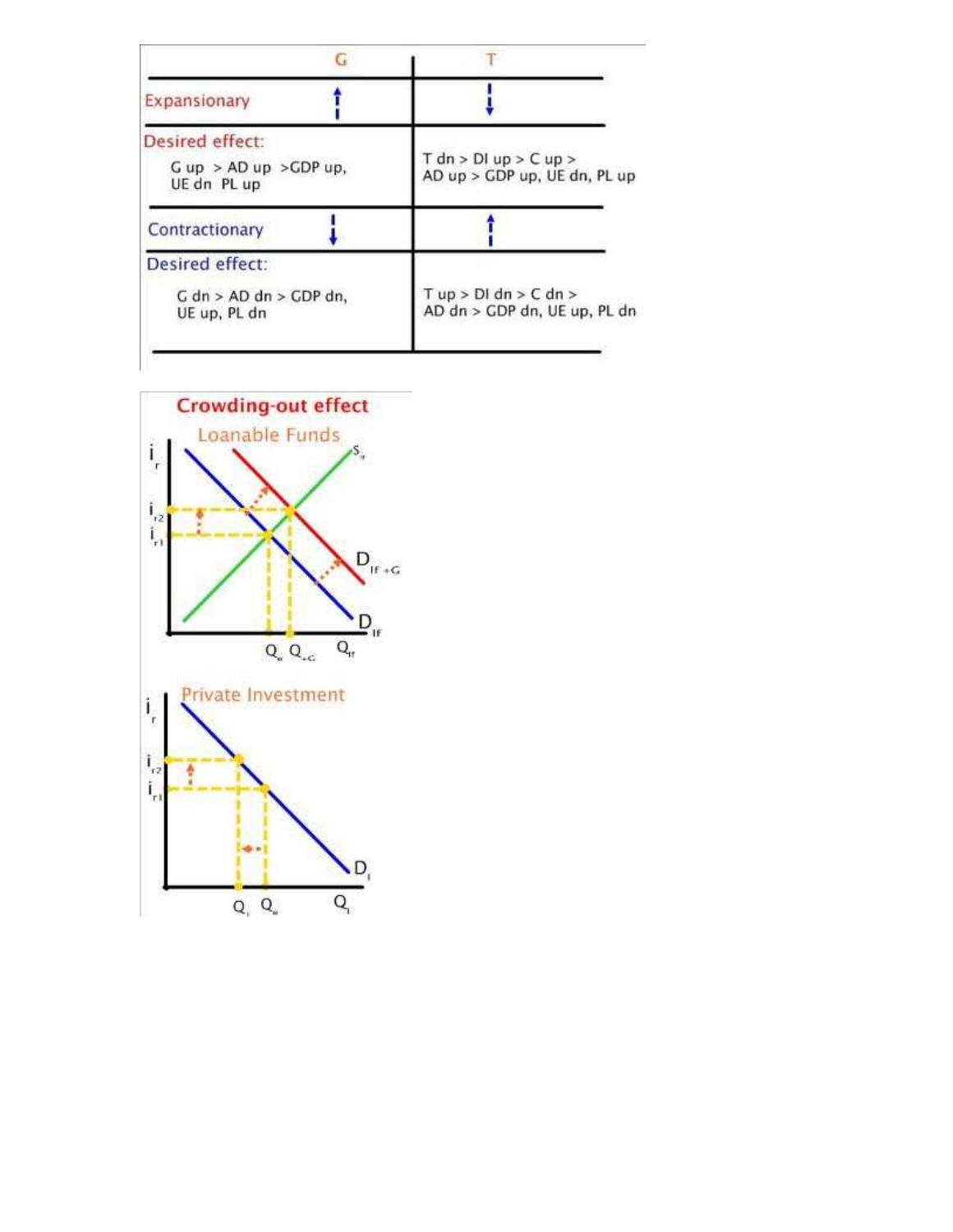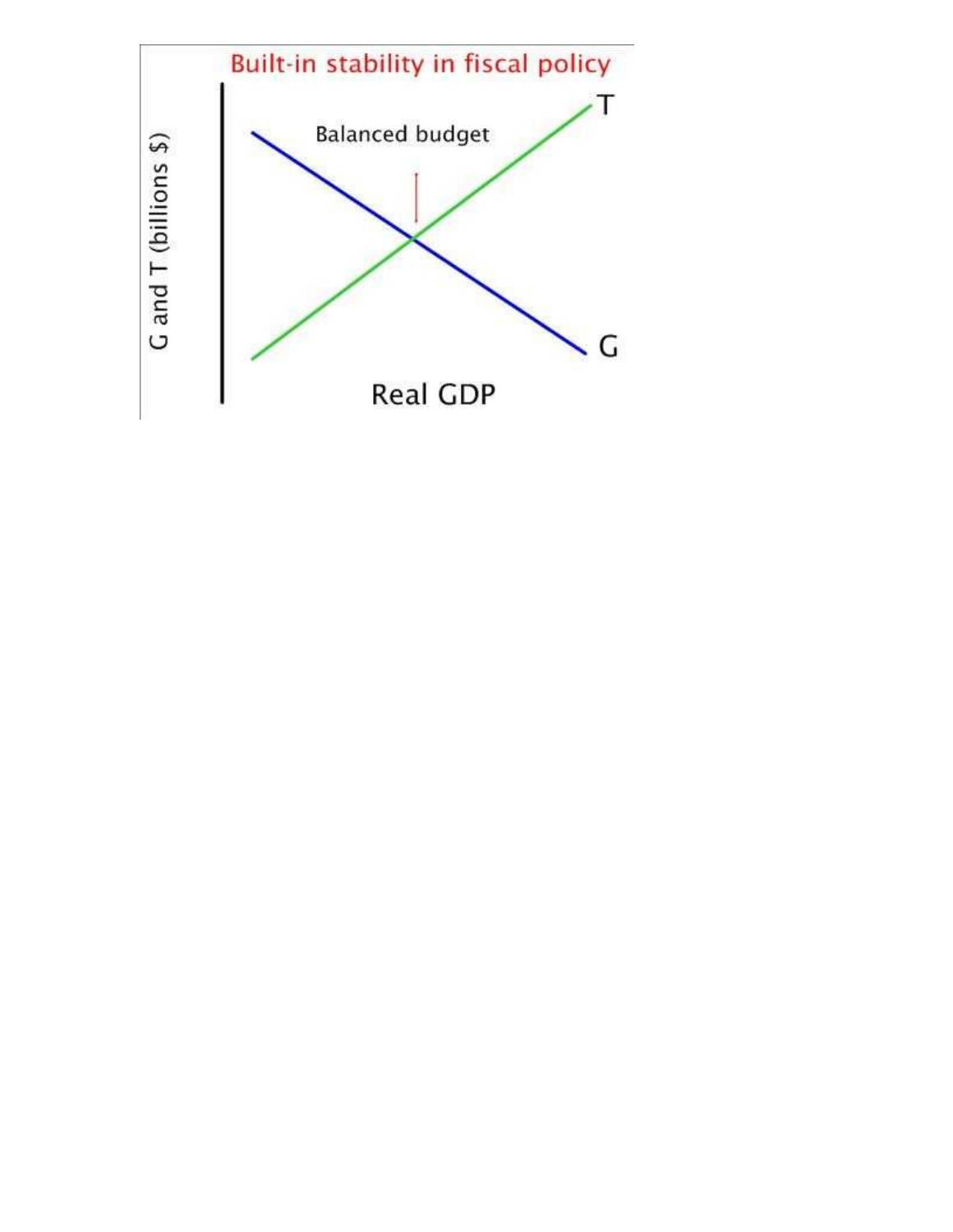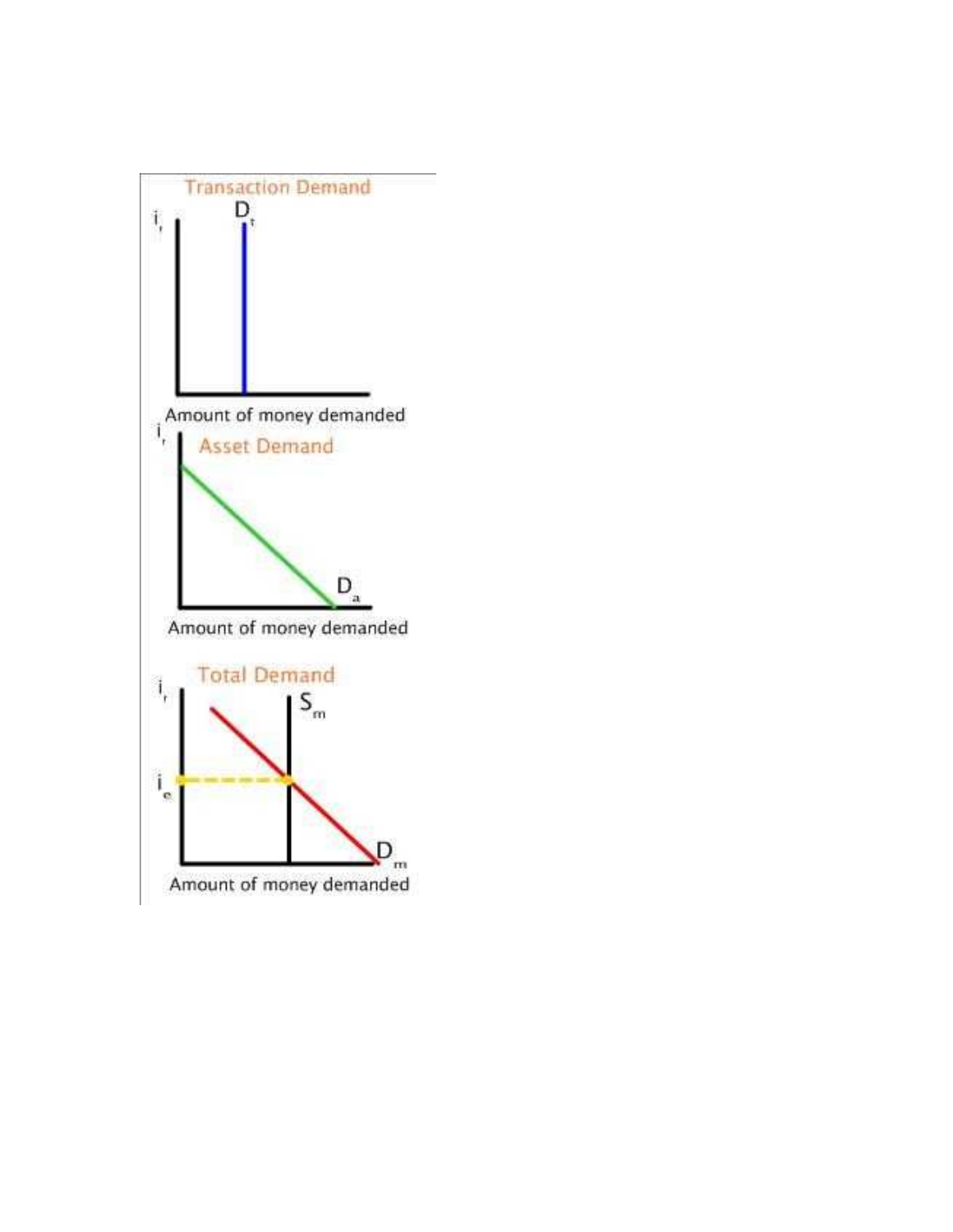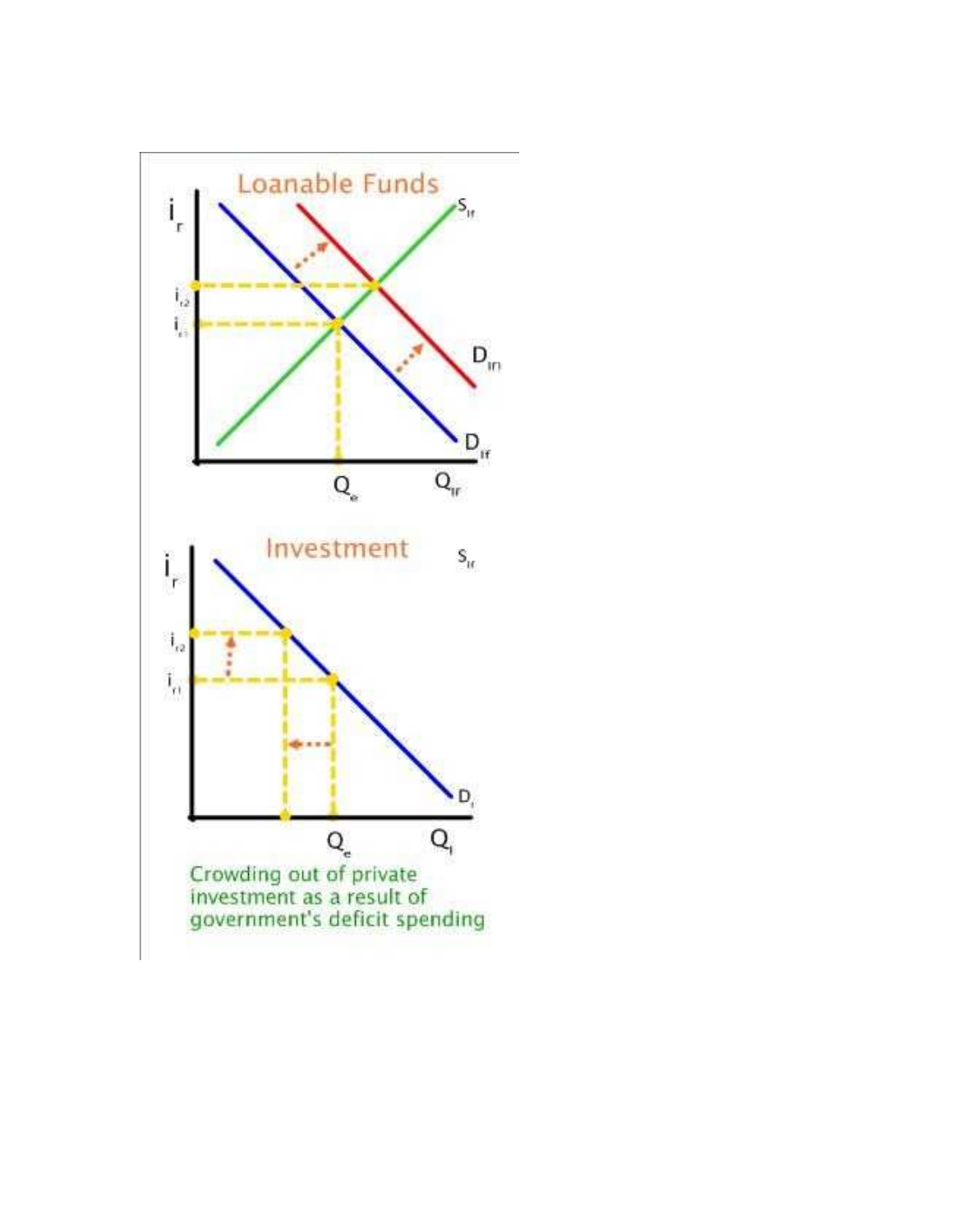

. Consumption and investment increase w/ lower interest rates, shifting AD out, reducing unemployment, increasing GDP and the price level.

by Jason Welker - http://welkerswikinomics.com/blog



Monetary Policy and the spending multiplier:

• Assume MPC =  $.6$ 

• If investment increases by \$50 billion as a result of expansionary monetary policy, how much will AD increase by?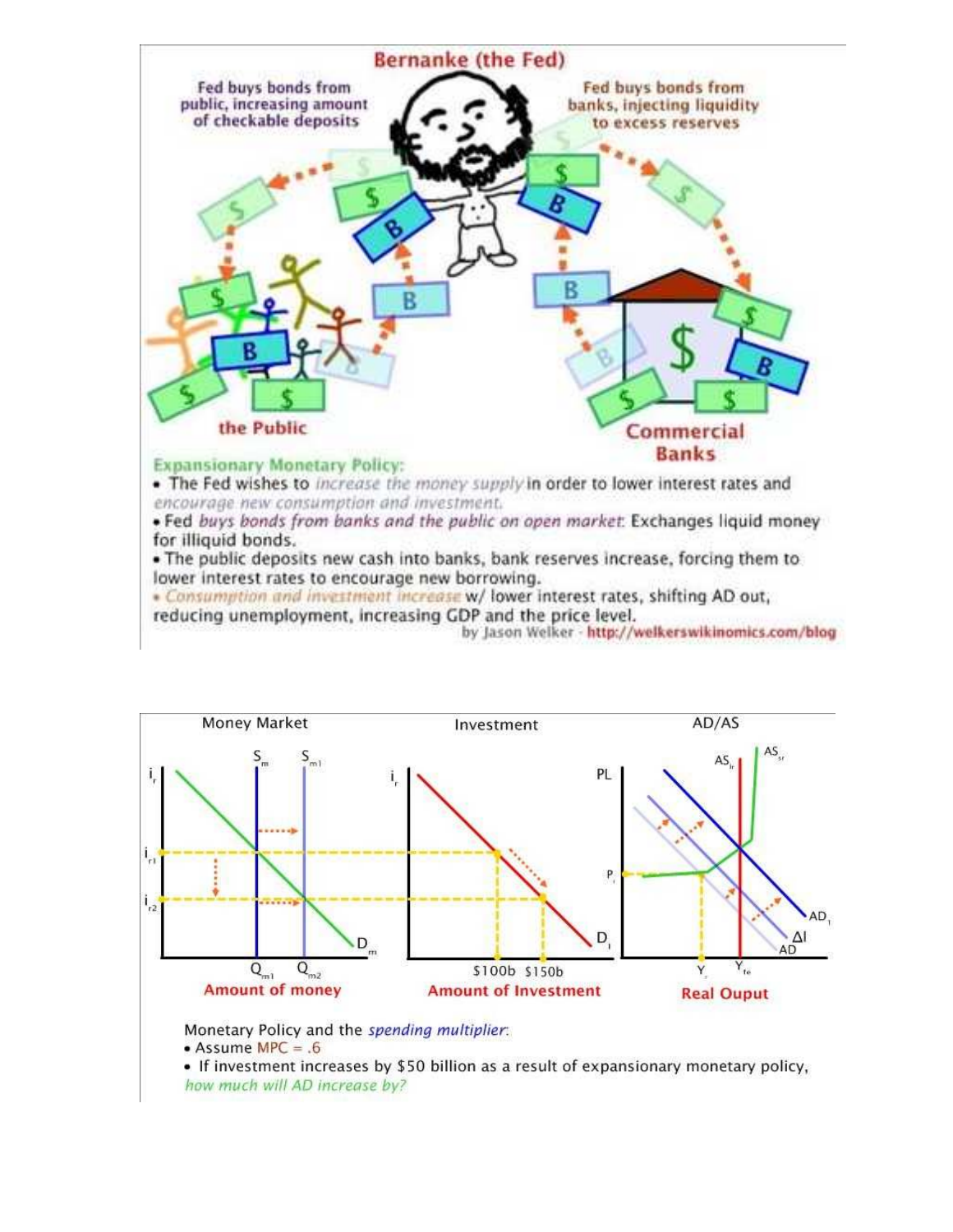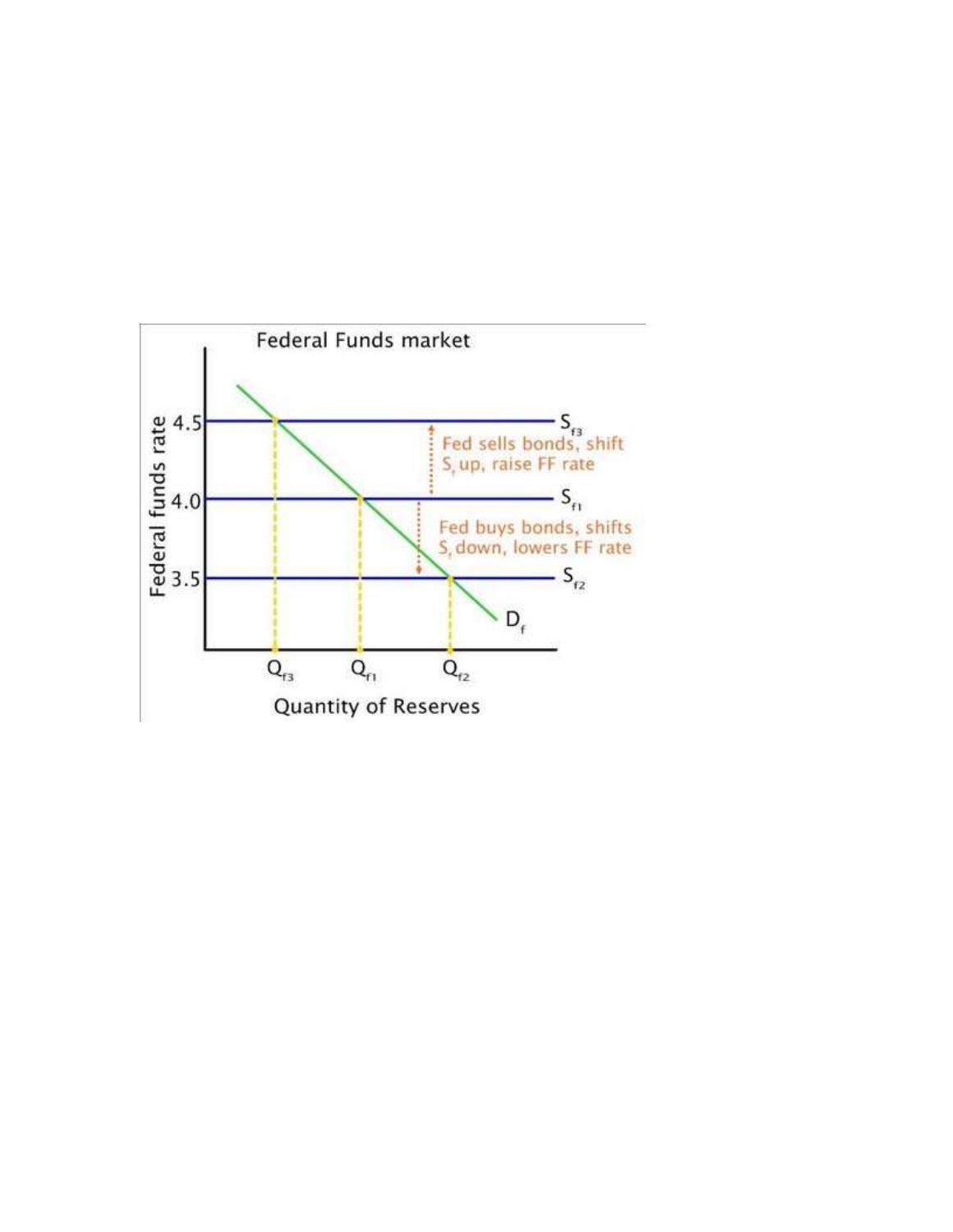